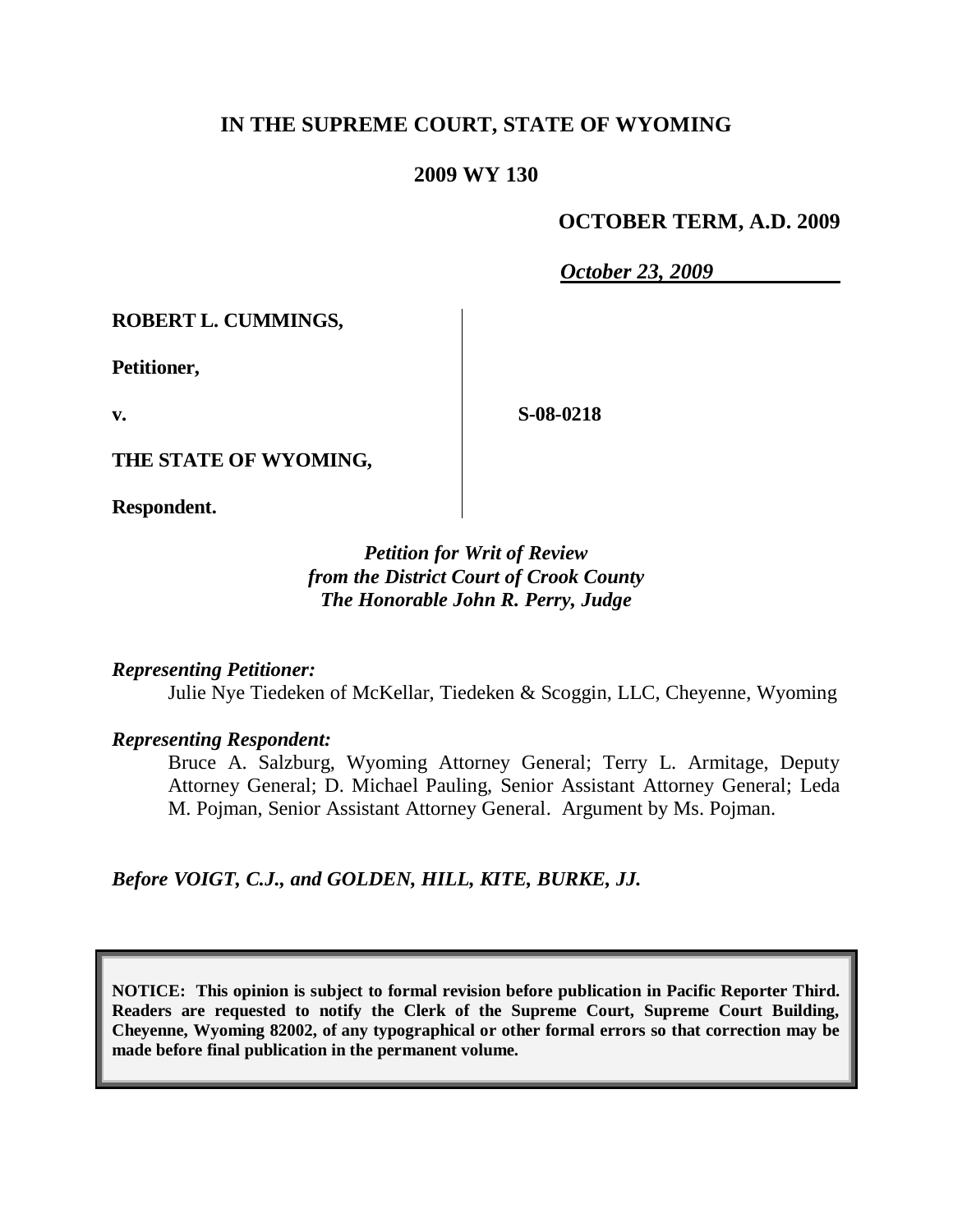### **GOLDEN**, Justice.

[¶1] This case arises out of a motor vehicle accident that resulted in the death of Mary North. A Crook County Circuit Court jury found Petitioner Robert L. Cummings guilty of the traffic offense of improper passing for his role in the accident. Cummings was ordered to pay restitution, which included damages for wrongful death. Cummings appealed the propriety of the wrongful death restitution award to the district court. The district court vacated the award due, in part, to insufficient proof and remanded the matter to the circuit court for further fact-finding proceedings. On remand, the circuit court again awarded restitution. Another appeal ensued, wherein the district court upheld the order of restitution, but sua sponte reduced the amount awarded. Cummings then petitioned this Court for a Writ of Review, which we granted. We vacate the challenged award and remand for entry of a new restitution order.

#### **ISSUE**

[¶2] Cummings raises numerous issues challenging the legality of the restitution order. We find, however, that the dispositive issue in this case is whether error occurred when the State was allowed a second opportunity to prove restitution after the district court determined the initial restitution claim was not adequately proven by credible evidence.<sup>1</sup>

### **FACTS**

[¶3] On July 6, 2004, Cummings was involved in a two-vehicle collision in which Mary North, a passenger in the vehicle driven by her husband, Larry North, was killed. The State charged Cummings with misdemeanor vehicular homicide in violation of Wyo. Stat. Ann. § 6-2-106(a) (Lexis 2009)<sup>2</sup> and the traffic offense of improper passing under Wyo. Stat. Ann. § 31-5-204 (Lexis 2009).<sup>3</sup> Following a trial in the Crook County Circuit

 $3 \frac{3}{9}$  31-5-204 provides:

 $\overline{a}$ 

 $1$  The State perfunctorily argues that Cummings is procedurally barred from challenging the restitution order. We disagree. An order of restitution that exceeds the court's authority would be void, and a void order may be challenged at any time. *See Crapo v. State*, 2007 WY 194, ¶ 10, 172 P.3d 393, 396 (Wyo. 2007).

<sup>&</sup>lt;sup>2</sup> In pertinent part, § 6-2-106(a) states:

a person is guilty of homicide by vehicle . . . if he operates or drives a vehicle in a criminally negligent manner, and his conduct is the proximate cause of the death of another person.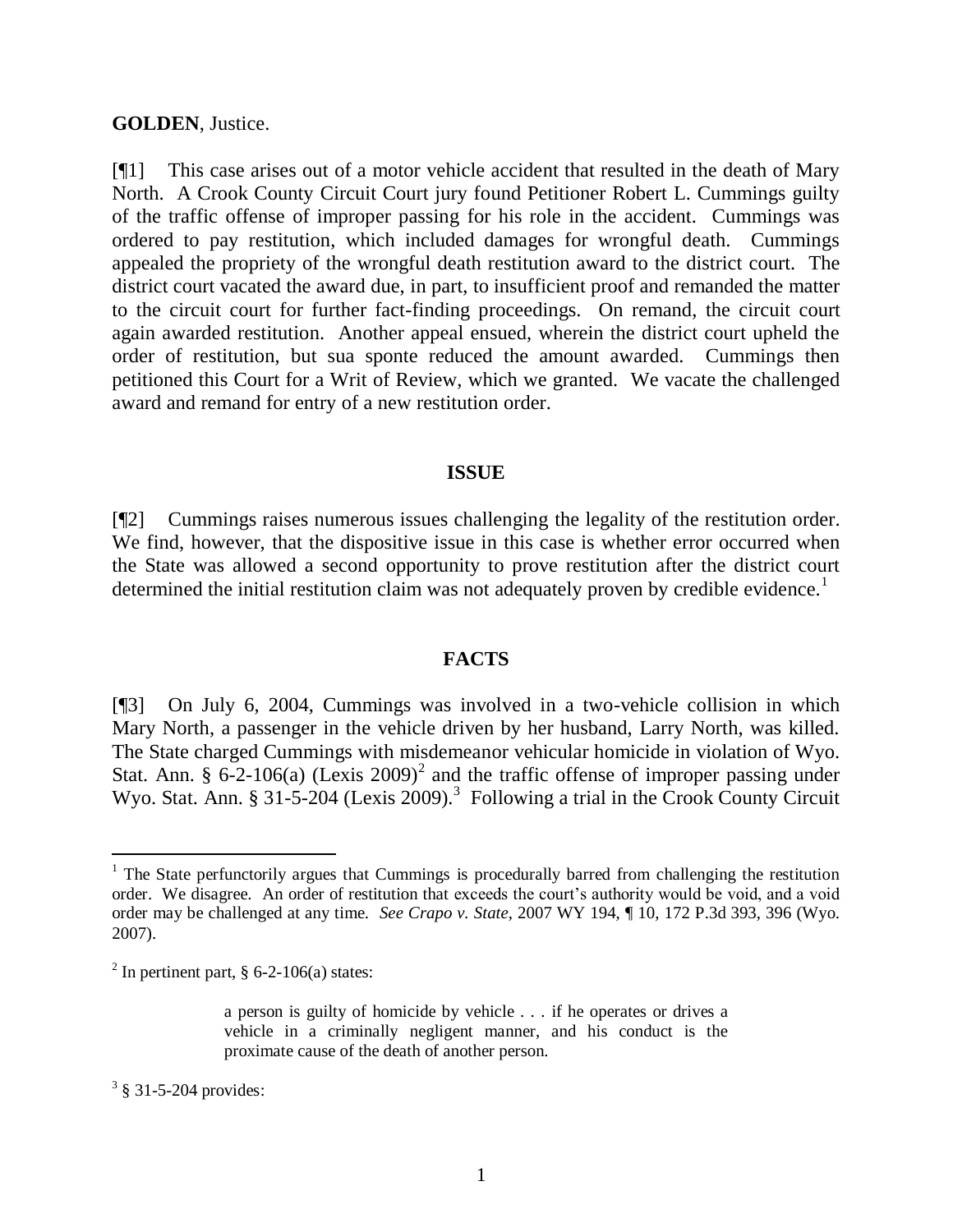Court in January 2005, a jury acquitted Cummings of the vehicular homicide charge but convicted him on the improper passing charge. At sentencing, the circuit court ordered Cummings to pay, in addition to a \$200.00 fine and other fees, restitution to Mr. North in the amount of \$317,743.00. Of that amount, \$279,695.72 was intended to compensate Mr. North for the loss of Mrs. North's wages and benefits ("earnings") over the remainder of her projected life.

[¶4] Cummings appealed that portion of the restitution order which awarded lost earnings to Mr. North. $4$  The district court vacated the restitution order because (1) the evidence used by the circuit court "was insufficient to afford a reasonable basis for estimating the loss," and (2) the circuit court failed to consider the comparative fault, if any, of the Wyoming Department of Transportation (WYDOT) in determining the amount to be paid by Cummings. The district court remanded the case to the circuit court for a determination of the amount of restitution, if any, to be paid by Cummings.

[¶5] On remand, the circuit court conducted a new restitution hearing and entertained additional evidence. Based on the evidence presented, the circuit court found no comparative fault on the part of WYDOT and concluded that Cummings' conduct was the sole cause of Mary North's death. The circuit court also reconsidered the amount of restitution owing for the loss of Mary North's future earnings, and ultimately reduced the same from \$279,695.72 to \$143,777.32. In total, the circuit court awarded \$127,701.52 for lost wages and \$16,075.80 for lost benefits. A new Order and Judgment to that effect was entered on June 19, 2006.

[¶6] Cummings again appealed to the district court. Although the district court generally upheld the restitution order, it found that the circuit court had erroneously disregarded evidence relevant to the issue of lost wages. The district court conducted its own calculation and reduced the amount of restitution attributable to lost wages to \$96,249.03, resulting in a total award for lost earnings of \$112,324.83. It remanded the

 $\overline{a}$ 

No vehicle shall be driven to the left side of the center of the roadway in overtaking and passing another vehicle proceeding in the same direction unless the left side is clearly visible and is free of oncoming traffic for a sufficient distance ahead to permit the overtaking and passing to be completely made without interfering with the operation of any vehicle approaching from the opposite direction or any vehicle overtaken. In every event the overtaking vehicle must return to an authorized lane of travel as soon as practicable and in the event the passing movement involves the use of a lane authorized for vehicles approaching from the opposite direction, before coming within two hundred (200) feet of any approaching vehicle.

 $4$  The other aspects of the restitution order, totaling \$38,047.28, were never contested in the district court, nor are they at issue in the instant matter before this Court.